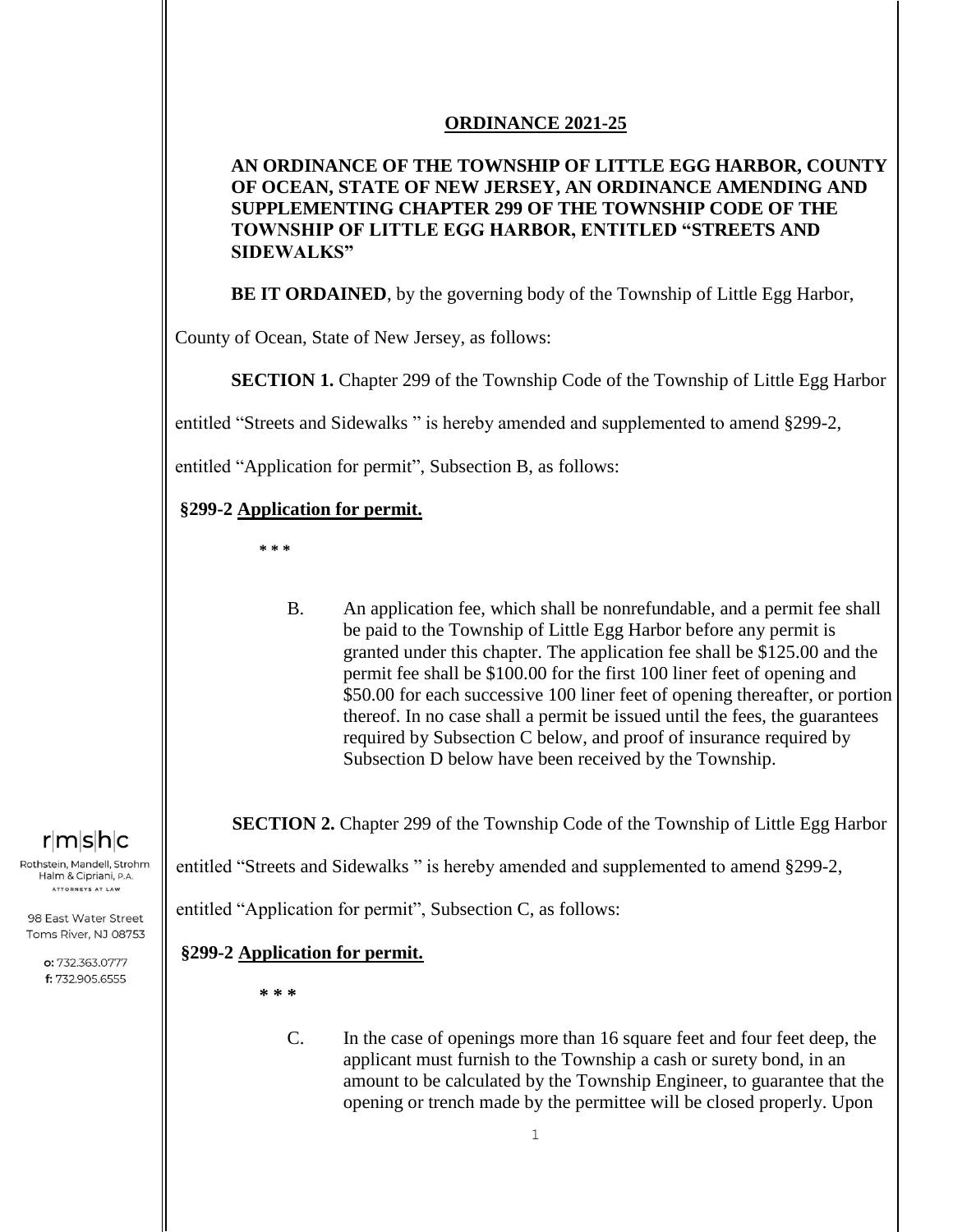completion of the work in a satisfactory manner, the bond or cash surety will be released in return for a maintenance bond or cash guarantee that the road, street, or highway over the same will remain in good condition for at least one year after the closing by the permittee. The minimum amount of each maintenance bond shall be 25% of the amount of the cash or surety bond, but shall not be less than \$500. A utility company may, in lieu of giving a separate maintenance bond on each project, annually, once in January of each year, give the Township such a bond for \$5,000; provided that when the total linear footage of openings or trenches made by such utility company reaches 5,000 feet, such utility company may give either an additional bond or deposit cash security in an amount equivalent to \$1 per foot of length of additional openings or trenches it desires to make in that calendar year.

**SECTION 3.** Chapter 299 of the Township Code of the Township of Little Egg Harbor

entitled "Streets and Sidewalks " is hereby amended and supplemented to amend §299-2,

entitled "Application for permit", so as to create a new Subsection E, F and G as follows:

#### **§299-2 Application for permit.**

**\* \* \***

- E. In the case of openings more than 16 square feet and four feet deep, the applicant must furnish to the Township escrow inspection fees so that the roadway restoration work may be inspected by the Township Engineer. The inspection escrow shall be 5% of the calculated bond amount, but not less than \$500.00.
- F. The Township Engineer shall review the application for a Road Opening Permit and make a determination of completeness within 30 days of submission. An application will be deemed complete when the information required by this Chapter, inclusive of the nonrefundable permit application fee, have been received by the Township and approved for administrative completeness by the Township Engineer. In the event an application is deemed incomplete, the permit will be considered denied. If resubmitted within 90 days, all previously paid fees will be credited. In no case shall a permit be issued without compliance with this chapter.
- G. Within 30 days of the Township Engineer's determination that the application is complete, the Township Engineer shall review submitted materials for technical compliance with these regulations and shall advise the Township Clerk, who will issue a permit, issue a permit with conditions deemed to be reasonably necessary to carry out the purposes of this chapter,(i.e. a conditional permit subject to submission of further documents specifically required by this Chapter) or decline to issue a permit consistent with the requirements of this chapter.

# $r$ m $|s|$ h $|c|$

Rothstein, Mandell, Strohm, Halm & Cipriani, P.A. ATTORNEYS AT LAW

98 East Water Street Toms River, NJ 08753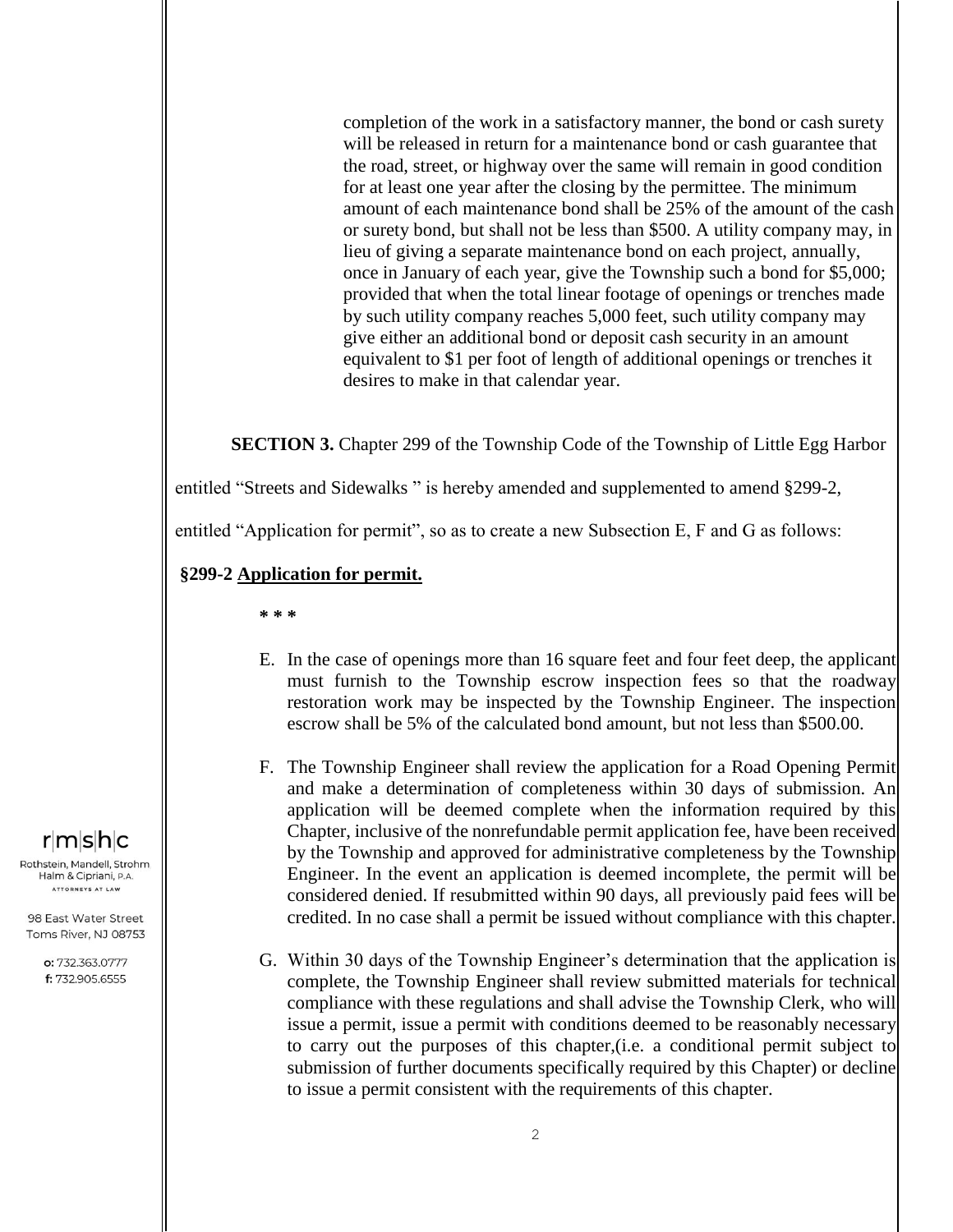#### **SECTION 4.** Chapter 299 of the Township Code of the Township of Little Egg

Harbor entitled "Streets and Sidewalks " is hereby amended and supplemented to amend §299-

6, entitled "Construction operations", so as to amend Subsection B and C as follows:

#### **§299-6 Construction operations**

**\* \* \***

B. Where 20% or more of the existing pavement surface has been destroyed or disturbed, final paving shall consist of a two-inch mill and overlay of the entire width of the pavement surface with Hot Mix Asphalt 9.5M64 Surface Course. The applicant shall submit to the Township a full survey of the area in question along with a proposed roadway grading plan confirming that there shall be no ponding of runoff following the roadway paving. The roadway paving shall be designed in accordance with NJDOT Standard Specification for Road and Bridge Construction (latest edition), the Residential Site Improvement Standards, and Township Ordinance. The applicant shall, as necessary, replace driveway aprons to meet the proposed roadway elevations at the edge of pavement.

Where a longitudinal trench is installed on one side of a roadway and is less than 20% of the existing pavement width, and longer than 50 feet in length, final paving shall consist of a two-inch mill and overlay of that half of the roadway from the edge of pavement to the roadway centerline with Hot Mix Asphalt 9.5M64 Surface Course.

Where a road opening limit is within two feet of the existing roadway edge, the final pavement restoration shall include replacement of the full pavement section (6" D.G.A., 3" HMA 19M64 and 2" HMA 9.5M64) from the edge of the trench to the edge of the roadway as part of the final trench pavement restoration.

 $r|m|s|h|c$ 

Rothstein, Mandell, Strohm, Halm & Cipriani, P.A. ATTORNEYS AT LAW

98 East Water Street Toms River, NJ 08753

> o: 732.363.0777 f: 732.905.6555

C. All pavement openings for which any permit is granted shall be replaced by the permittee by a temporary pavement of 5 inches of HMA 19M64 base course immediately after filling, flush with the adjacent pavement. Permanent pavement is to be restored by the permittee no less than 30 days nor more than 60 days after opening is made, unless this time is extended by the Township Engineer, depending on the road and weather conditions. Once work is complete except for permanent paving, the Applicant shall maintain the trench/opening and re-grade the sub-grade or fill in with additional asphalt as required until final paving is installed.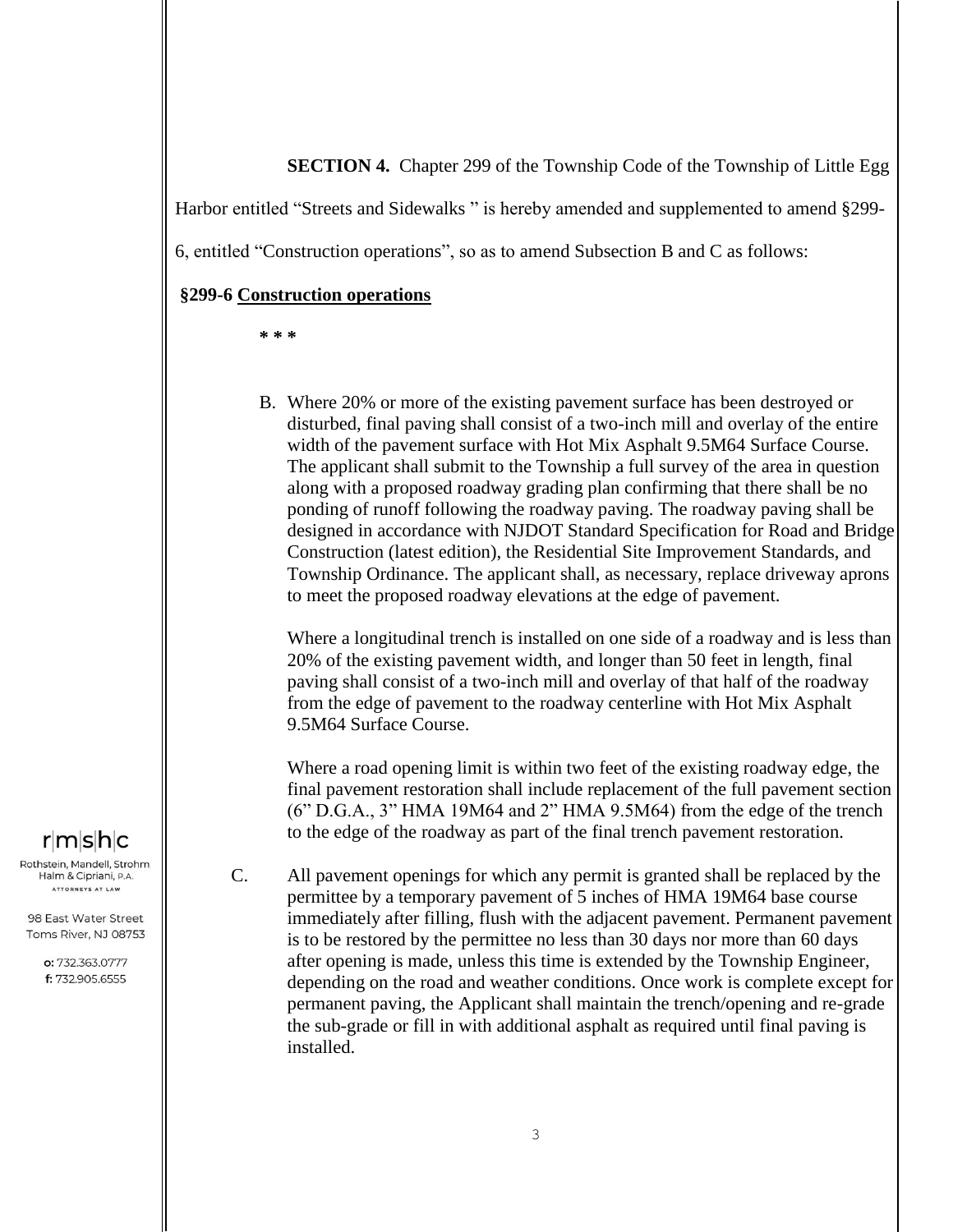**SECTION 5.** Chapter 299 of the Township Code of the Township of Little Egg Harbor

entitled "Streets and Sidewalks " is hereby amended and supplemented to amend §299-7,

entitled "Placement of excavated materials and backfilling", so as to amend Subsection G in its

entirety as follows:

#### **§299-7 Placement of excavated materials and backfilling**

- **\* \* \***
- G. After the backfilling of the opening or trench has been completed as above specified, the restoration of the pavement shall be governed by the following applicable rules:
	- 1. In the case of an opening or trench in the earth shoulder, the permittee shall restore the top four inches of the trench or opening with material capable of supporting the growth of grass and shall fertilize and seed the surface with grass seed.
	- 2. In the case of a gravel pavement, the permittee shall fill in the top eight inches of the excavated trench or opening with compacted soil aggregate Type I-5.
	- 3. In the case of a penetration macadam road that consists of broken stone of various sizes, the permittee may salvage the broken stone and replace it in the top of the trench similar to the original pavement and cover it with two inches of hot-mixed bituminous concrete.
	- 4. In the case of a gravel-based bituminous concrete road, the permittee shall restore the surface with six inches of compacted soil aggregate Type I-5, covered with three inches of HMA 19M64 Base Course and two inches of HMA 9.5M64 surface course.
	- 5. In the case of a bituminous-treated gravel road, the permittee shall restore the surface with six inches of compacted soil aggregate Type I-5, covered with three inches of HMA 19M64 Base Course and two inches of HMA 9.5M64 surface course.
	- 6. In the case of portland cement concrete surfaces, steel mesh reinforcement or deformed steel rod reinforcement (rebar) shall be provided in the spacing gauge or diameter and placement as set

# $r$ m $s$ h $c$

Rothstein, Mandell, Strohm, Halm & Cipriani, P.A. ATTORNEYS AT LAW

98 East Water Street Toms River, NJ 08753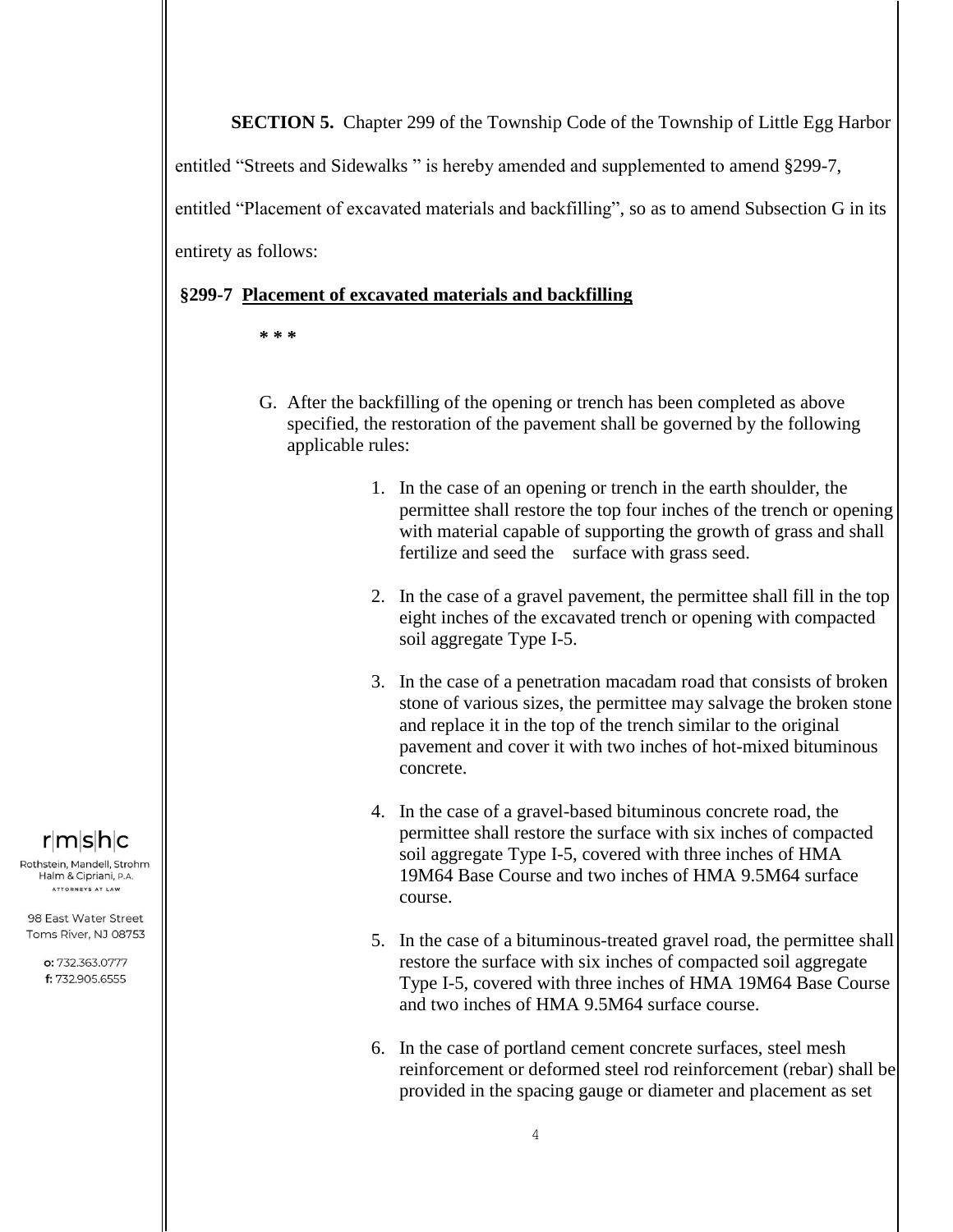forth by the New Jersey Department of Transportation Specifications, 1983 Edition, or as amended. All concrete thickness, classifications and compressive strength shall be in conformance with the current New Jersey Department of Transportation standards. Admixtures or curing compounds shall be added only upon approval of the Township Engineer.

- 7. In the case of any special condition, the permittee shall restore the trench or opening as directed by the Township Engineer. If the Township is required to restore the pavement, the final charges, based on the schedule of costs, shall be billed to the permittee upon the completion of the work by the Township.
- 8. The Applicant shall be responsible to replace any traffic markings in accordance with current NJDOT specifications and in accordance with the current MUTCD. Temporary pavement markings shall be required as part of temporary pavement installation in accordance with current NJDOT specifications.

**SECTION 6.** This ordinance shall take effect after second reading and publication as required by law.

**SECTION 7.** All ordinances or parts of ordinances inconsistent herewith are

hereby repealed.

**SECTION 8.** If any section, subsection, sentence, clause, phrase or portion of this ordinance is for any reason held to be invalid or unconstitutional by a court of competent jurisdiction, such portion shall be deemed a separate, distinct and independent provision, and such holding shall not affect the validity of the remaining portions hereof.

# $r$ m $s$ h $c$

Rothstein, Mandell, Strohm, Halm & Cipriani, P.A. ATTORNEYS AT LAW

98 East Water Street Toms River, NJ 08753